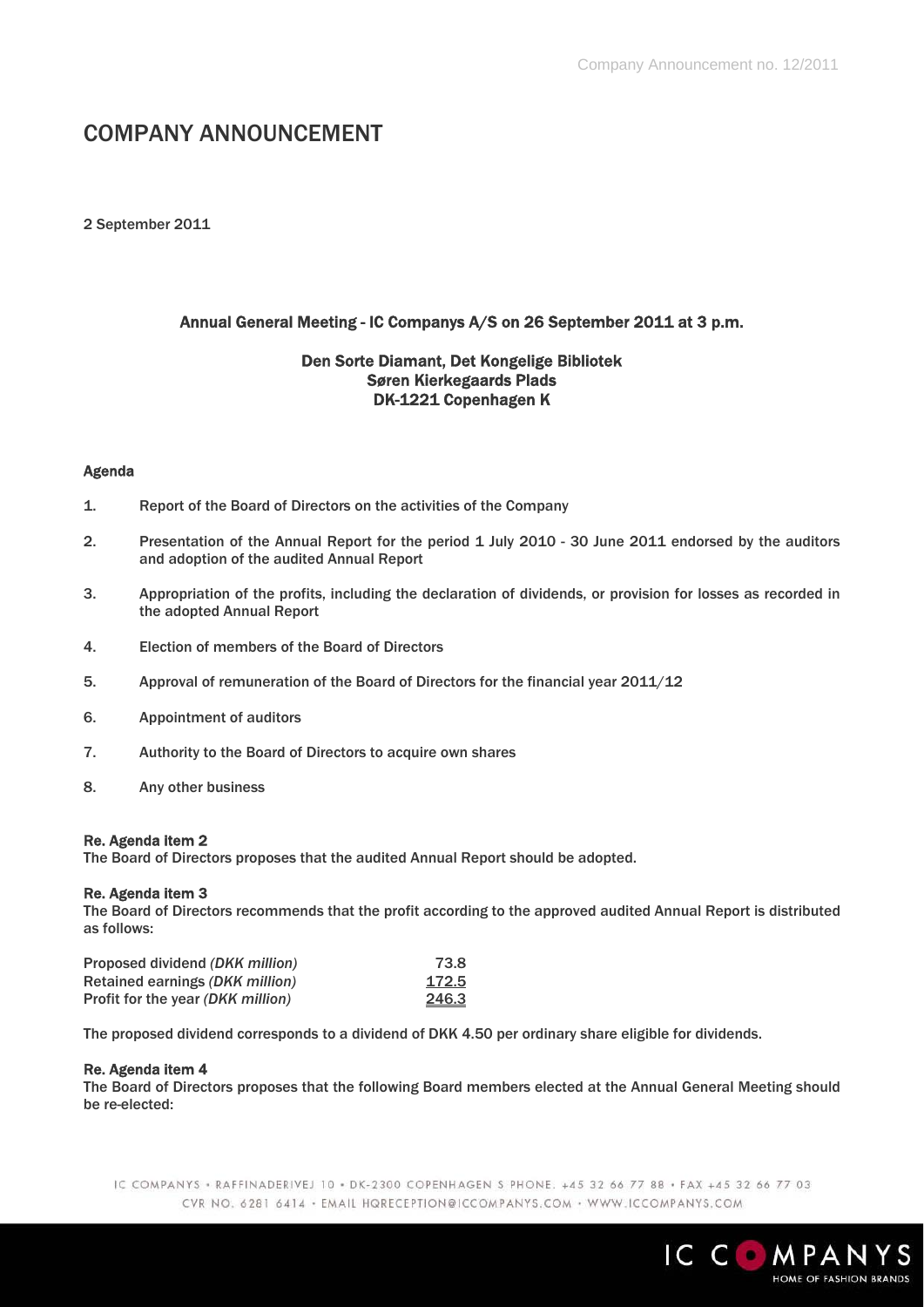## Niels Martinsen (born 1948) - Chairman of the Board of Directors

As founder of InWear A/S and long-standing CEO of InWear Group A/S and subsequently IC Companys A/S, Niels Martinsen has extensive national as well as international management experience. With this background, Niels Martinsen has obtained a solid experience with the international fashion scene. Further, Niels Martinsen has experience from board committees of other companies.

- Director of Friheden Invest A/S
- Chairman of the Board of Directors of A/S Sadolin Parken and A/S Rådhusparken
- Member of the Board of Directors of Friheden Invest A/S
- Member of the Board of Directors since 2001
- Member of the Audit Committee
- Member of the Remuneration Committee
- Considered to be a dependent Board member

## Henrik Heideby (born 1949) - Deputy Chairman

Henrik Heideby has extensive national and international management experience as Chief Executive Officer of PFA Pension and previously in Alfred Berg Bank and FIH. With this background, Henrik Heideby also has experience with financing and risk management. Further, Henrik Heideby also has experience from board committees of other companies.

- Group Chief Executive Officer of PFA Holding and PFA Pension
- Chairman of the Board of Directors of FIH Holding A/S, Hamton Gruppen, PFA Ejendomme A/S, PFA Professional Forening and PFA Invest International A/S and associated businesses
- Deputy Chairman of the Board of Directors of FIH Erhvervsbank A/S and Forsikring & Pension.
- Member of the Board of Directors of C.P. Dyvig & Co. A/S, VP Securities A/S, PFA Kapitalforvaltning, fondsmæglerselskab A/S, PFA Brug Livet Fonden and Wesmanns Skandinaviske Forsikringsfond.
- Member of the Board of Directors since 2005
- Chairman of the Audit Committee
- Considered to be an independent Board member

## Ole Wengel (born 1949) - Deputy Chairman

As former Director of Corporate Affairs of InWear Group A/S, Ole Wengel has experience in the management of a major fashion company and the international fashion scene. Through his many years in the Group, he further has an extensive insight into and knowledge of the Company.

- Member of the Board of Directors since 2003
- Chairman of the Remuneration Committee
- Member of the Audit Committee
- Considered to be an independent Board member

## Per Bank (born 1967)

Per Bank has an extensive national and international management experience through, among others, his current position as Commercial Director of Clothing, General Merchandising and Electrical, and member of the board of directors of Tesco UK and previously as CEO of Tesco Stores Ltd. Hungary, and as Group CEO of Coop Denmark and Coop Norden A/S. With this background, Per Bank has an extensive knowledge of and experience within European retail. Further, Per Bank also has experience from board committees of other companies.

- Commercial Director, Tesco UK
- Member of the Board of Directors since 2008
- Considered to be an independent Board member

Page 2 of 4

HOME OF FASHION BRANDS

IC COMPANYS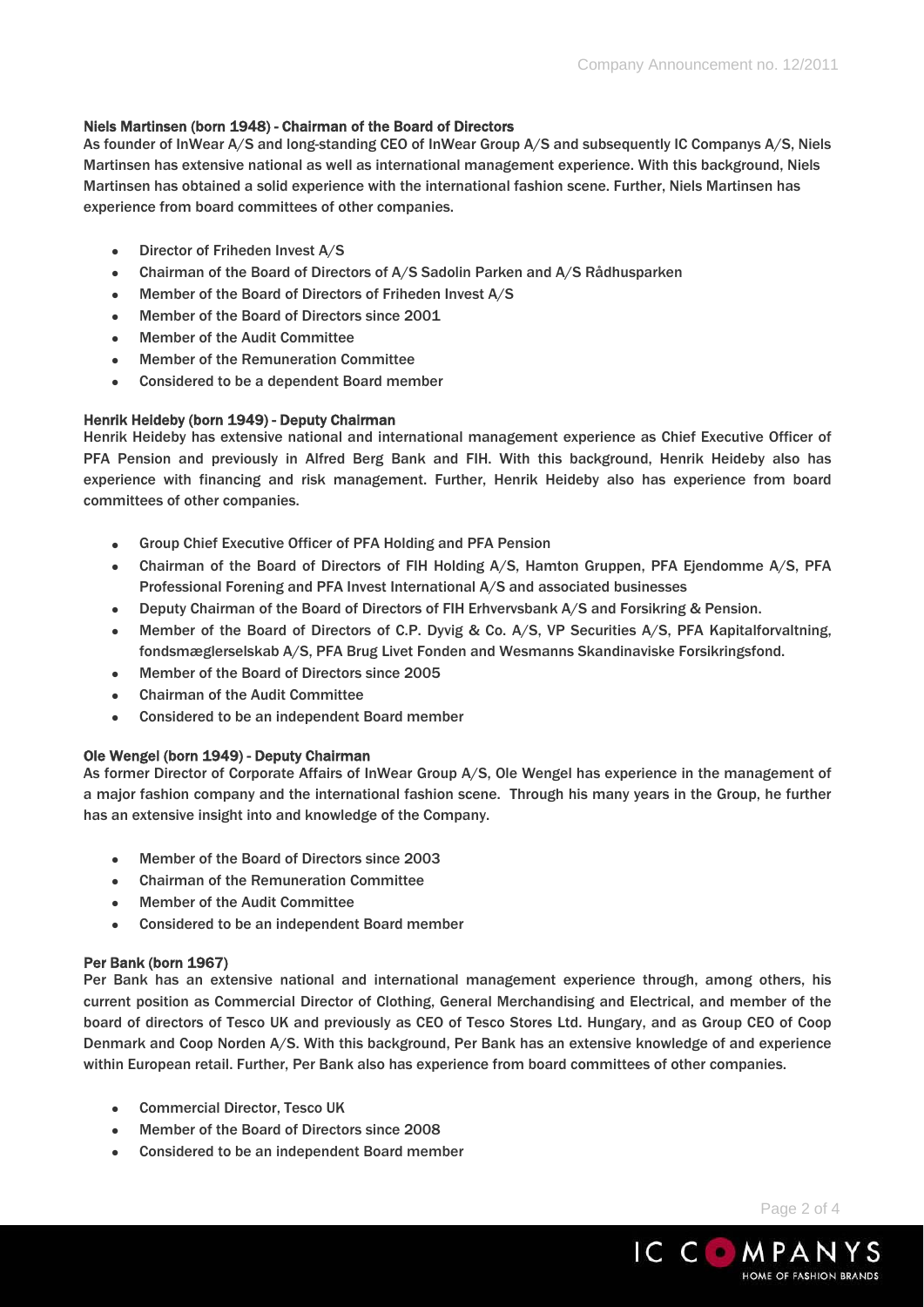## Anders Colding Friis (born 1963)

Anders Colding Friis has an extensive national and international management experience as Chief Executive Officer of Scandinavian Tobacco Group. Further, Anders Colding Friis also has experience from board committees of other companies.

- Chief Executive Officer of Scandinavian Tobacco Group A/S
- Chairman of the Board of Directors of Dagrofa A/S, Monberg & Thorsen A/S and Dyrup A/S
- Member of the Board of Directors since 2005
- Member of the Remuneration Committee
- Considered to be an independent Board member

#### Annette Brøndholt Sørensen (born 1963)

As former Business & Finance Director and board member of By Malene Birger A/S, Annette Brøndholt Sørensen has experience of the international fashion industry as well as board work. Through several executive positions within the SAS Group Annette Brøndholt Sørensen has furthermore gained extensive experience within management, strategy, management accounting and process optimisation.

- Management Consultant of VS Consulting
- Member of the Board of Directors since 2010
- Considered to be a dependent Board member

#### Re. Agenda item 5

The Board of Directors proposes that the remuneration to the Board of Directors for the current financial year will be DKK 2,885,000, of which DKK 375,000 constitutes separate remuneration to the Audit Committee and DKK 185,000 constitutes separate remuneration to the Remuneration Committee.

The proposed remuneration is increased by DKK 738,000 compared to the remuneration paid to the Board of Directors for the financial year 2010/11.

#### Re. Agenda item 6

The Board of Directors proposes that Deloitte Statsautoriseret Revisionsaktieselskab should be reappointed.

#### Re. Agenda item 7

The Board of Directors proposes that the Board of Directors should be authorised for the period until the next Annual General Meeting to allow the Company to acquire own shares representing up to 10% of the share capital and at a price deviating by no more than 10% from the listed price at the time of the acquisition.

#### REQUIREMENTS FOR ADOPTION

The proposed resolution under the Agenda may be adopted by simple majority.

#### ADMISSION CARD AND PROXY

The shareholder must have an admission card in order to be able to participate in the General Meeting.

The Company recommends that admission cards be obtained online at www.iccompanys.com under *Investors*. VP account number and Internet access code to online order appear from the notice forwarded by e-mail. VP account number and Internet access code may also be obtained by contacting Computershare A/S. Furthermore, admission cards may also be obtained by contacting Computershare A/S by fax +45 45 46 09 98 or by returning the order for admission cards, which may be downloaded from the corporate website www.iccompanys.com, by letter to Computershare A/S. Admission cards must reach Computershare A/S no later than 22 September 2011.

If a shareholder is unable to participate in the General Meeting, the shareholder may grant a proxy to a third party and give this party voting instructions on how to cast the votes according to the shareholder's voting entitlement or vote by postal vote.

The shareholder may also grant a proxy to the Company's Board of Directors. In such an event the Company recommends that the proxy is submitted electronically at www.iccompanys.com under *Investors*. The proxy may also be submitted by using a proxy form, which may be downloaded from the corporate website

Page 3 of 4